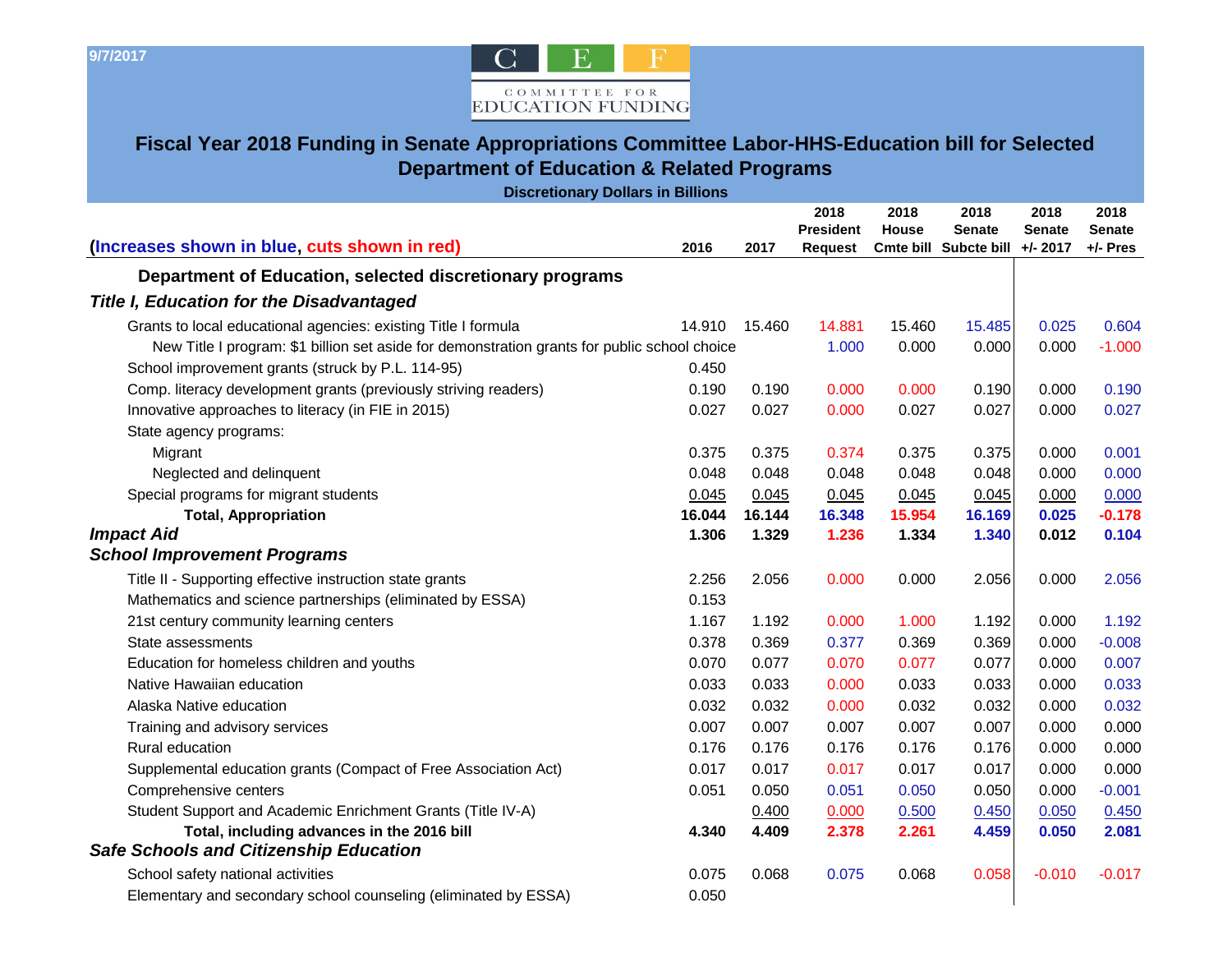

## **Fiscal Year 2018 Funding in Senate Appropriations Committee Labor-HHS-Education bill for Selected Department of Education & Related Programs**

| <b>Discretionary Dollars in Billions</b>                               |                |                |                  |                |                                |                      |                           |
|------------------------------------------------------------------------|----------------|----------------|------------------|----------------|--------------------------------|----------------------|---------------------------|
|                                                                        |                |                | 2018             | 2018           | 2018                           | 2018                 | 2018                      |
| (Increases shown in blue, cuts shown in red)                           | 2016           |                | <b>President</b> | <b>House</b>   | <b>Senate</b>                  | <b>Senate</b>        | <b>Senate</b><br>+/- Pres |
| Physical education program (eliminated by ESSA)                        | 0.047          | 2017           | Request          |                | Cmte bill Subcte bill +/- 2017 |                      |                           |
|                                                                        |                |                |                  |                |                                |                      |                           |
| Promise neighborhoods                                                  | 0.073          | 0.073          | 0.060            | 0.060          | 0.073                          | 0.000                | 0.013                     |
| Full-service community schools<br><b>Total</b>                         | 0.010<br>0.255 | 0.010<br>0.151 | 0.000<br>0.135   | 0.010<br>0.138 | 0.000<br>0.131                 | $-0.010$<br>$-0.020$ | 0.000<br>$-0.004$         |
| <b>Indian Education</b>                                                | 0.144          | 0.165          | 0.144            | 0.165          | 0.165                          | 0.000                | 0.021                     |
| <b>Innovation and Improvement</b>                                      |                |                |                  |                |                                |                      |                           |
| Education innovation and research                                      | 0.120          | 0.100          | 0.370            | 0.000          | 0.095                          | $-0.005$             | $-0.275$                  |
| Teacher and school leader incentive grants (previously TIF)            | 0.230          | 0.200          | 0.200            | 0.200          | 0.187                          | $-0.013$             | $-0.013$                  |
| American history and civics academies and national activities          | 0.002          | 0.004          | 0.000            | 0.002          | 0.002                          | $-0.002$             | 0.002                     |
| Supporting effective educator development (SEED)                       | 0.094          | 0.065          | 0.042            | 0.042          | 0.065                          | 0.000                | 0.023                     |
| School leader recruitment and support                                  | 0.016          | 0.015          | 0.000            | 0.000          | 0.000                          | $-0.015$             | 0.000                     |
| Charter schools grants                                                 | 0.333          | 0.342          | 0.500            | 0.370          | 0.367                          | 0.025                | $-0.133$                  |
| Magnet schools assistance                                              | 0.097          | 0.098          | 0.096            | 0.096          | 0.098                          | 0.000                | 0.001                     |
| Ready to learn programming                                             | 0.026          | 0.026          | 0.000            | 0.026          | 0.028                          | 0.002                | 0.028                     |
| Advanced placement (eliminated by ESSA)                                | 0.028          | 0.000          |                  |                |                                |                      |                           |
| Fund for the Improvement of Education (FIE): *                         | 0.292          | 0.000          | 0.000            |                |                                |                      |                           |
| Arts in education (funded in FIE until 2017)                           | 0.027          | 0.027          | 0.000            | 0.000          | 0.027                          | 0.000                | 0.027                     |
| Javits gifted and talented students (funded in FIE until 2017))        | 0.012          | 0.012          | 0.000            | 0.012          | 0.012                          | 0.000                | 0.012                     |
| <b>Total</b>                                                           | 0.988          | 0.888          | 1.208            | 0.748          | 0.880                          | $-0.007$             | $-0.328$                  |
| <b>English Language Acquisition</b>                                    | 0.737          | 0.737          | 0.736            | 0.737          | 0.737                          | 0.000                | 0.001                     |
| <b>Special Education (Individuals with Disabilities Education Act)</b> |                |                |                  |                |                                |                      |                           |
| State grants:                                                          |                |                |                  |                |                                |                      |                           |
| <b>Grants to States</b>                                                | 11.913         | 12.003         | 11.890           | 12.203         | 12.003                         | 0.000                | 0.113                     |
| Preschool grants                                                       | 0.368          | 0.368          | 0.368            | 0.368          | 0.368                          | 0.000                | 0.001                     |
| Grants for infants and families                                        | 0.459          | 0.459          | 0.458            | 0.459          | 0.459                          | 0.000                | 0.001                     |
| Subtotal, State grants                                                 | 12.740         | 12.830         | 12.715           | 13.030         | 12.830                         | 0.000                | 0.114                     |
| State personnel development                                            | 0.042          | 0.039          | 0.042            | 0.039          | 0.039                          | 0.000                | $-0.003$                  |
| Technical assistance and dissemination                                 | 0.044          | 0.044          | 0.044            | 0.044          | 0.044                          | 0.000                | 0.000                     |
| Special Olympics education programs                                    | 0.010          | 0.013          | 0.000            | 0.000          | 0.015                          | 0.003                | 0.015                     |
| Personnel preparation                                                  | 0.084          | 0.084          | 0.084            | 0.084          | 0.084                          | 0.000                | 0.0002                    |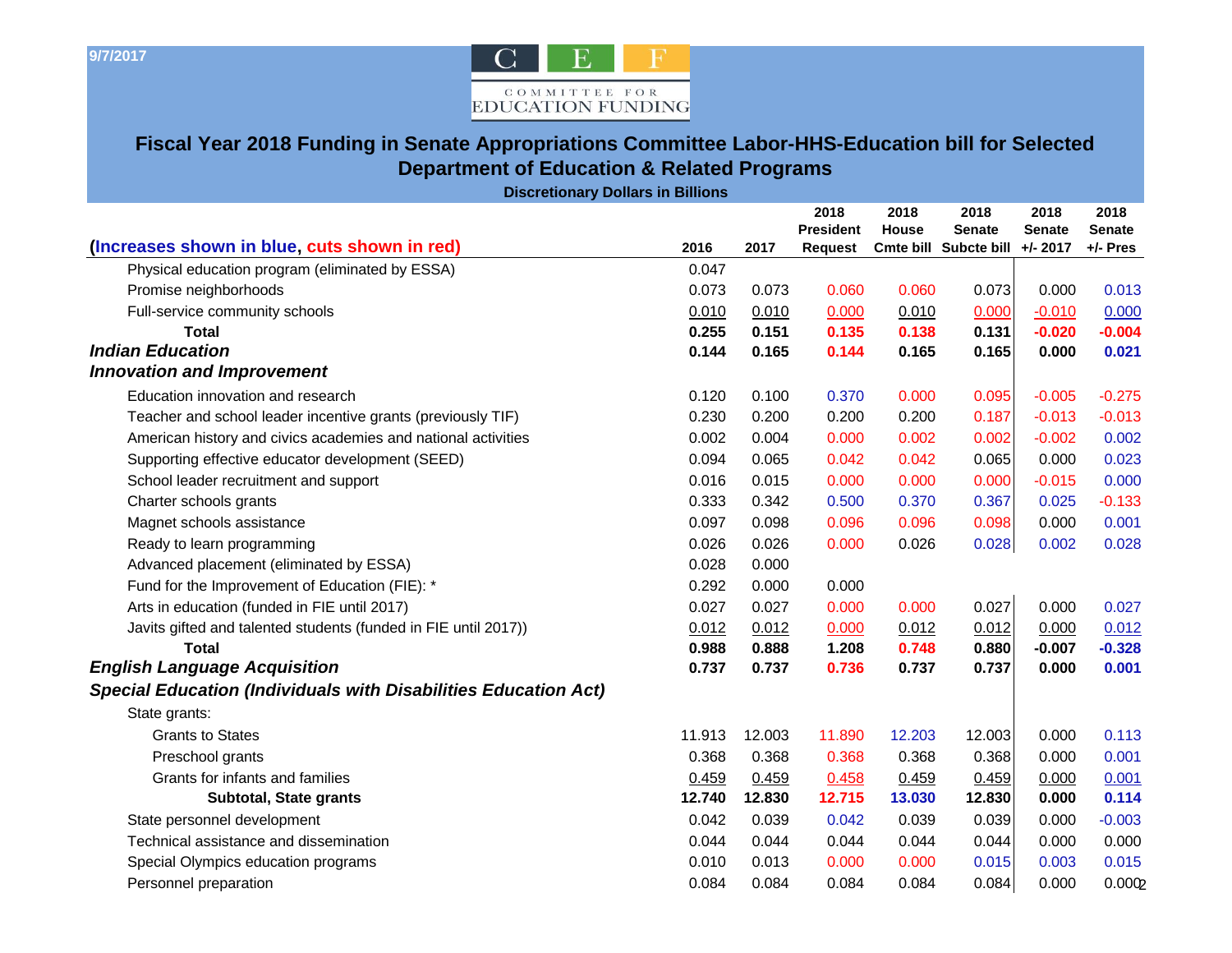

## **Fiscal Year 2018 Funding in Senate Appropriations Committee Labor-HHS-Education bill for Selected Department of Education & Related Programs**

**Discretionary Dollars in Billions**

| 7301 CHONGH y DONGH O 111 DHINONG                                                             |        |          |                          |                      |                       |                       |                       |
|-----------------------------------------------------------------------------------------------|--------|----------|--------------------------|----------------------|-----------------------|-----------------------|-----------------------|
|                                                                                               |        |          | 2018<br><b>President</b> | 2018<br><b>House</b> | 2018<br><b>Senate</b> | 2018<br><b>Senate</b> | 2018<br><b>Senate</b> |
| (Increases shown in blue, cuts shown in red)                                                  | 2016   | 2017     | Request                  |                      | Cmte bill Subcte bill | $+/- 2017$            | +/- Pres              |
| Parent information centers                                                                    | 0.027  | 0.027    | 0.027                    | 0.027                | 0.027                 | 0.000                 | 0.000                 |
| Educational technology, media, and materials                                                  | 0.030  | 0.028    | 0.030                    | 0.028                | 0.028                 | 0.000                 | $-0.002$              |
| <b>Total, Appropriation</b>                                                                   | 12.959 | 12.977   | 12.942                   | 13.252               | 12.979                | 0.002                 | 0.037                 |
| <b>Career and technical education</b>                                                         | 1.125  | 1.125    | 0.977                    | 1.125                | 1.125                 | 0.000                 | 0.148                 |
| <b>Adult education</b>                                                                        | 0.596  | 0.596    | 0.500                    | 0.596                | 0.596                 | 0.000                 | 0.096                 |
| <b>Postsecondary education</b>                                                                |        |          |                          |                      |                       |                       |                       |
| <b>Discretionary Pell grants</b>                                                              | 22.475 | 22.475   | 22.433                   | 22.475               | 22.475                | 0.000                 | 0.042                 |
| Rescission of previously appropriated Pell Grant funding<br>Campus-based programs:            |        | $-1.310$ | $-3.900$                 | $-3.271$             | $-2.600$              | $-1.290$              | 1.300                 |
| Federal supplemental educational opportunity grants                                           | 0.733  | 0.733    | 0.000                    | 0.733                | 0.733                 | 0.000                 | 0.733                 |
| Federal work-study                                                                            | 0.990  | 0.990    | 0.500                    | 0.990                | 0.990                 | 0.000                 | 0.490                 |
| Aid for institutional development:                                                            |        |          |                          |                      |                       |                       |                       |
| Strengthening institutions                                                                    | 0.087  | 0.087    | 0.000                    | 0.087                | 0.087                 | 0.000                 | 0.087                 |
| Strengthening tribally controlled colleges and universities                                   | 0.028  | 0.028    | 0.028                    | 0.028                | 0.028                 | 0.000                 | 0.000                 |
| Strengthening Alaska Native & Native Hawaiian-serving institutions                            | 0.014  | 0.014    | 0.014                    | 0.014                | 0.014                 | 0.000                 | 0.000                 |
| <b>Strengthening HBCUs</b>                                                                    | 0.245  | 0.245    | 0.244                    | 0.245                | 0.245                 | 0.000                 | 0.000                 |
| Strengthening historically black graduate institutions                                        | 0.063  | 0.063    | 0.063                    | 0.063                | 0.063                 | 0.000                 | 0.000                 |
| Strengthening predominantly black institutions                                                | 0.010  | 0.010    | 0.010                    | 0.010                | 0.010                 | 0.000                 | 0.000                 |
| Strgthng Asian American- & Native Am. Pcfic Islndr-serving insts.                             | 0.003  | 0.003    | 0.003                    | 0.003                | 0.003                 | 0.000                 | 0.000                 |
| Strengthening Native American-serving nontribal institutions                                  | 0.003  | 0.003    | 0.003                    | 0.003                | 0.003                 | 0.000                 | 0.000                 |
| Strengthening HBCU masters programs                                                           |        | 0.008    | 0.000                    | 0.008                | 0.008                 | 0.000                 | 0.008                 |
| Minority science and engineering improvement                                                  | 0.010  | 0.010    | 0.010                    | 0.010                | 0.010                 | 0.000                 | 0.000                 |
| <b>Subtotal, Discretionary</b>                                                                | 0.462  | 0.470    | 0.375                    | 0.470                | 0.470                 | 0.000                 | 0.095                 |
| Aid for Hispanic-serving institutions                                                         | 0.117  | 0.117    | 0.117                    | 0.117                | 0.117                 | 0.000                 | 0.000                 |
| total, discretionary institutional aid above<br>Other aid for institutions:                   | 0.580  | 0.587    | 0.492                    | 0.587                | 0.587                 | 0.000                 | 0.095                 |
| International education and foreign language studies                                          | 0.072  | 0.072    | 0.000                    | 0.065                | 0.072                 | 0.000                 | 0.072                 |
| Fund for the Improvement of Postsecondary Education                                           | 0.000  | 0.000    |                          |                      |                       |                       |                       |
| Transition programs for students with intellectual disabilities                               | 0.012  | 0.012    | 0.012                    | 0.012                | 0.012                 | 0.000                 | 0.000                 |
| Tribally controlled postsecondary career & technical institutions<br>Assistance for students: | 0.008  | 0.008    | 0.008                    | 0.008                | 0.008                 | 0.000                 | 0.000<br>3            |
|                                                                                               |        |          |                          |                      |                       |                       |                       |